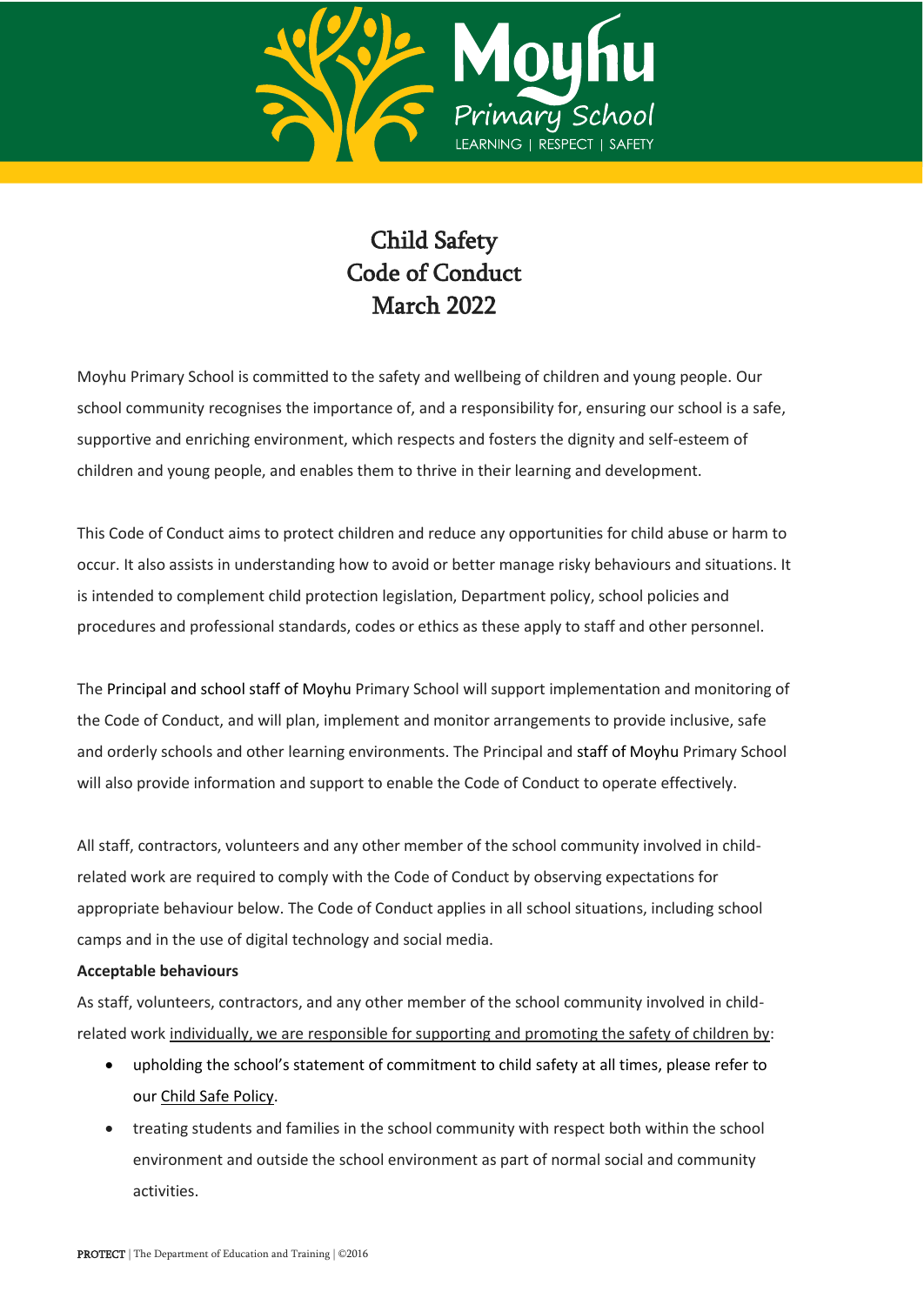- listening and responding to the views and concerns of students, particularly if they are telling you that they or another child has been abused or that they are worried about their safety/the safety of another child
- promoting the cultural safety, participation and empowerment of Aboriginal and Torres Strait Islander students
- promoting the cultural safety, participation and empowerment of students with culturally and/or linguistically diverse backgrounds
- promoting the safety, participation and empowerment of students with a disability
- reporting any allegations of child abuse or other child safety concerns to the school Principal
- understanding and complying with all reporting or disclosure obligations (including mandatory reporting) as they relate to protecting children from harm or abuse.
- if child abuse is suspected, ensuring as quickly as possible that the student(s) are safe and protected from harm.

## **Unacceptable behaviours**

As staff, volunteers, contractors, and any other member of the school community involved in childrelated work we must not:

- ignore or disregard any concerns, suspicions or disclosures of child abuse
- develop a relationship with any student that could be seen as favouritism or amount to 'grooming' behaviour (for example, offering gifts)
- exhibit behaviours or engage in activities with students which may be interpreted as abusive and not justified by the educational, therapeutic, or service delivery context
- ignore behaviours by other adults towards students when they appear to be overly familiar or inappropriate
- discuss content of an intimate nature or use sexual innuendo with students, except where it occurs relevantly in the context of parental guidance, delivering the education curriculum or a therapeutic setting
- treat a child unfavourably because of their disability, age, gender, race, culture, vulnerability, sexuality or ethnicity.
- communicate directly with a student through personal or private contact channels (including by social media, email, instant messaging, texting etc) except where that communication is reasonable in all the circumstances, related to school work or extra-curricular activities or where there is a safety concern or other urgent matter